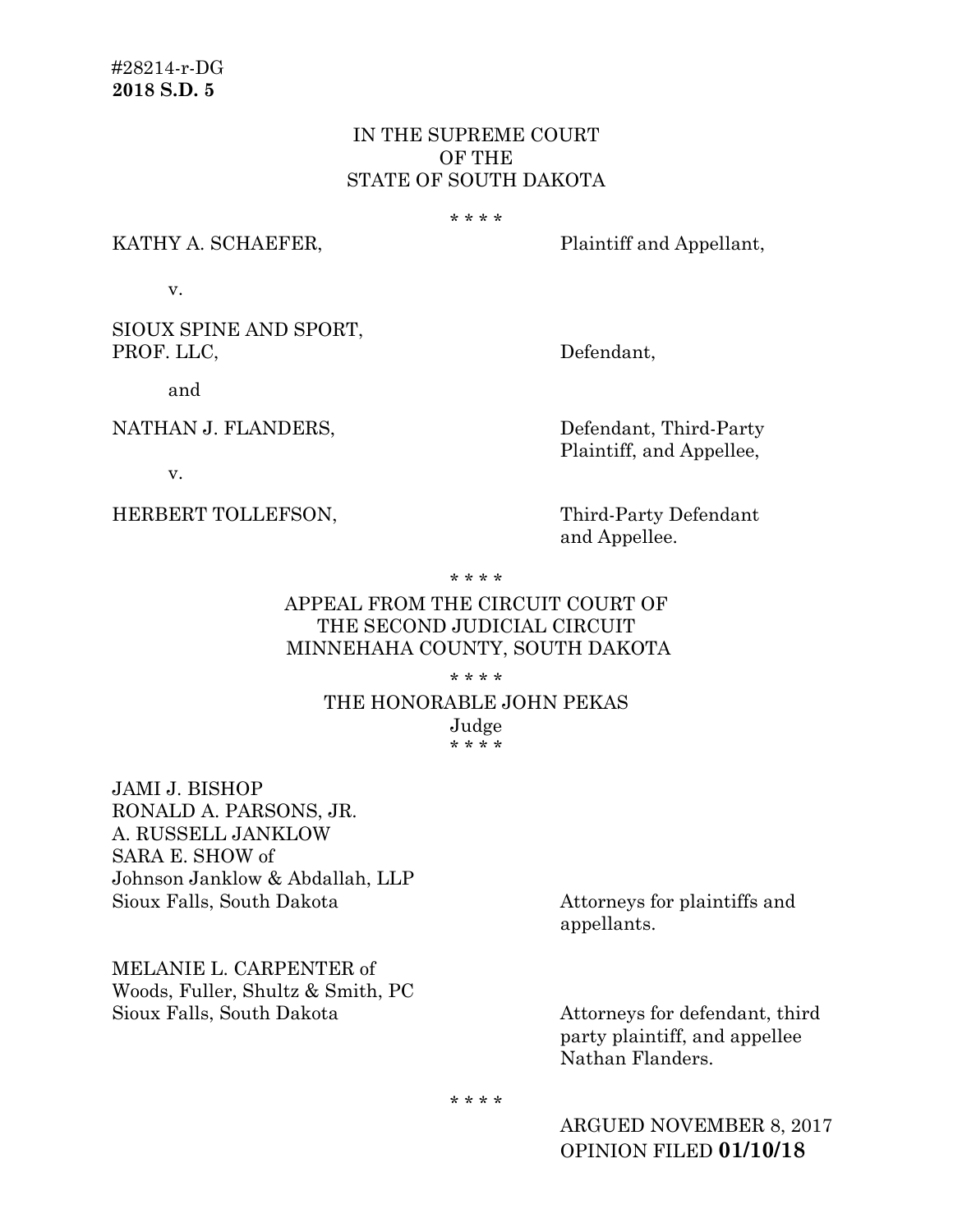HEIDI N. THOEN NES of American Family Insurance Legal Department

Attorney for third party defendant and appellee Herbert Tollefson.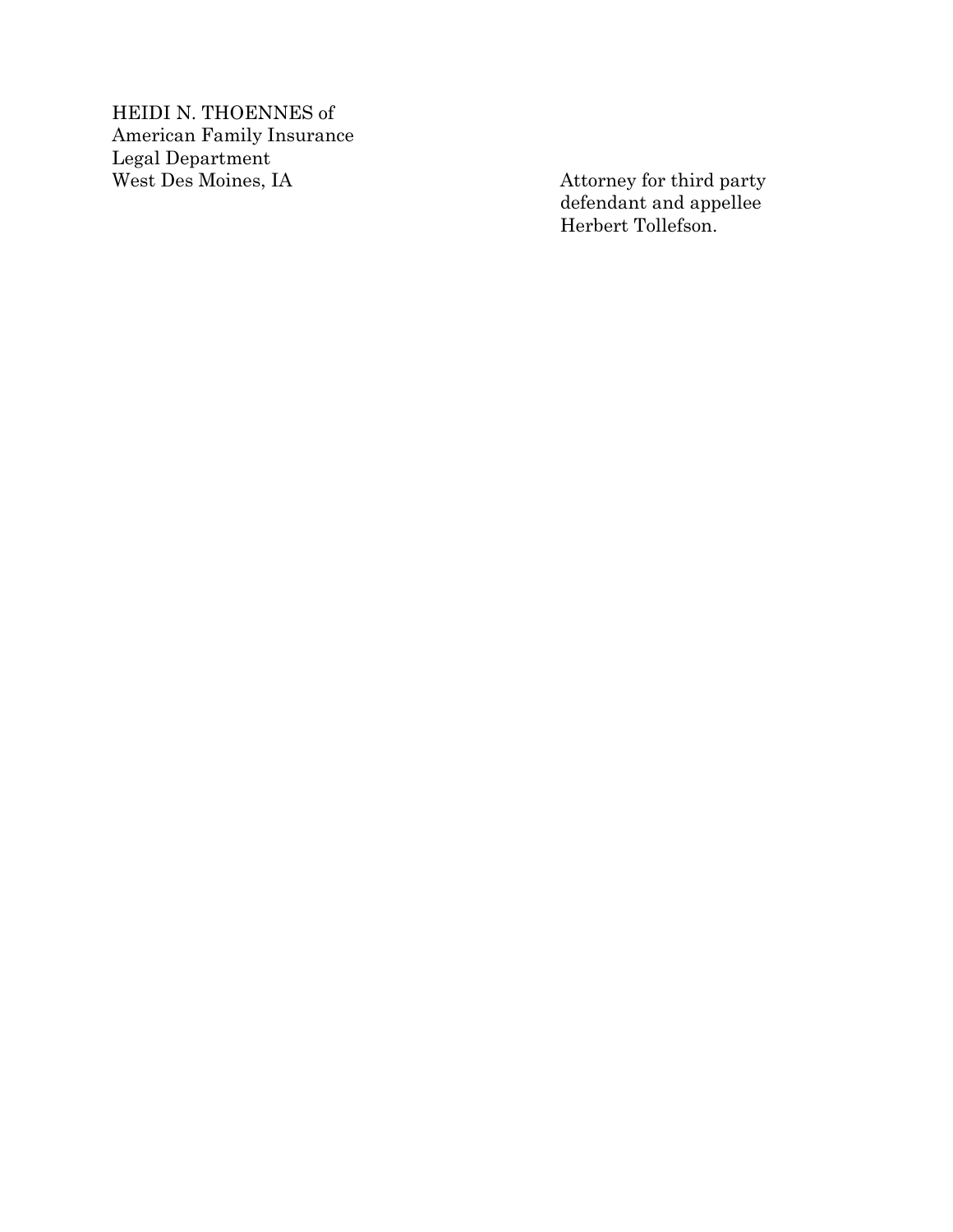### GILBERTSON, Chief Justice

[¶1.] Kathy A. Schaefer filed an action against Nathan J. Flanders alleging negligence. The circuit court granted summary judgment in favor of Flanders on the basis of a release signed by Schaefer. Schaefer argues there are genuine issues of material fact as to whether her consent to the release was based on mistake and obtained by undue influence. She also argues there is a genuine issue of material fact as to whether the injury forming the basis for this negligence action was known at the time she signed the release. We reverse.

### **Facts and Procedural History**

[¶2.] On June 9, 2013, 55-year-old Kathy Schaefer was a passenger in the front seat of a vehicle driven by her boyfriend, Herbert Tollefson. Tollefson attempted to turn left onto 85th Street in Sioux Falls. However, rather than using the left-turn lane, Tollefson stopped in a through-traffic lane. Tollefson's vehicle was struck from behind by a vehicle operated by Nathan Flanders. Flanders claimed that he looked down at his speedometer while accelerating and that when he looked up again, Tollefson's vehicle was stopped in front of him. Law enforcement cited Tollefson for unsafe lane usage and Flanders for careless driving. Flanders ultimately pleaded guilty to following Tollefson's vehicle too closely.

[¶3.] At the accident scene, Schaefer complained of pain in her neck and back. Schaefer was transported by ambulance to Avera McKennan Hospital where she complained of pain in her neck and ribs. She denied having a "headache, midsternal chest pain, nausea, vomiting, fever, chills, abdominal pain, back pain or extremity pains." The treating physician ordered an x-ray, which did not reveal any injury. Schaefer was diagnosed with an "acute cervical sprain" and a "mild chest

-1-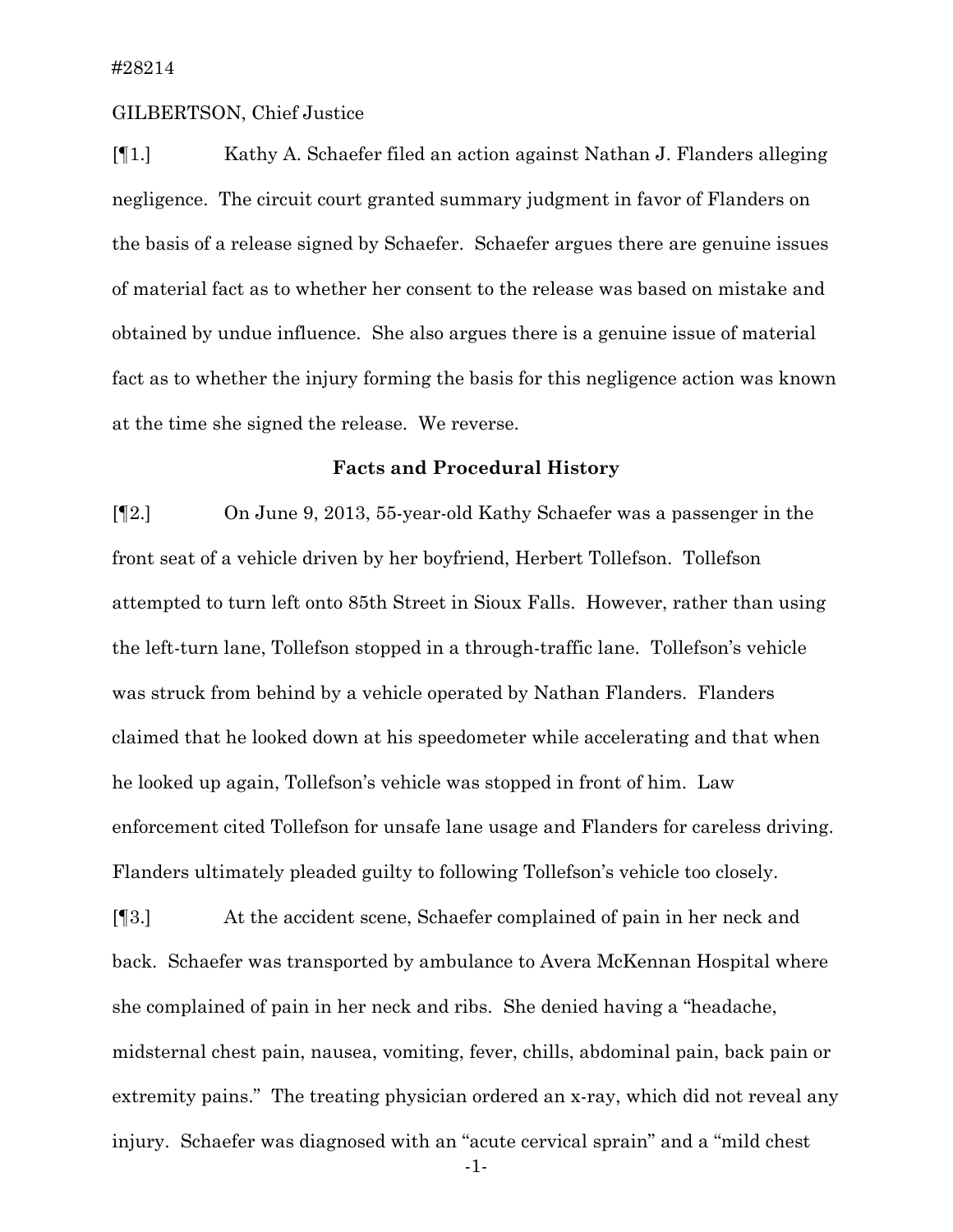wall contusion." The physician prescribed medication for Schaefer's pain, and she returned home. Schaefer believed that her care providers did not find any evidence of injury on her chest x-ray. Following her discharge, Schaefer did not experience chest pain.

[¶4.] Two days after the collision, Dustin Parris, a claims adjuster for Flanders's automobile-insurance provider, Farmers Insurance Group, contacted Schaefer. Parris's notes from that conversation indicate Schaefer suffered from neck and back pain and "[c]hest pain from seatbelt." Schaefer and Parris met two weeks later, on June 25. According to Parris, Schaefer reported she was "still having pain in the neck and upper [trapezius] on both sides." But Parris's notes did not indicate that Schaefer described any chest pain. The two discussed a potential settlement, and Parris asked Schaefer for a demand. According to Parris, Schaefer, who had been receiving Social Security Disability Insurance (SSDI) benefits for an intellectual disability since before the collision, "had no idea as she has had no prior claims knowledge." Parris offered Schaefer \$500 for "[g]enerals and [f]uture meds" and up to \$3,000 for her initial treatment costs.

[¶5.] In exchange for \$500 and reimbursement of up to \$3,000 in medical bills, Farmers Insurance wanted Schaefer to sign a release. Under the release, Schaefer would

> forever release, acquit and discharge Nate Flanders, Melinda Flanders, Alexandria Flanders, James Flanders, Abigail Flanders, Herbert Tollefson, American Family Mutual Insurance Company, and his/her/their agents, successors, heirs, executors, administrators, and assigns, from any and all claims, causes of action, actions, rights, demands, bodily injuries, personal injuries, damages including but not limited to any and all medical expenses wherever incurred and loss of wages and/or

> > -2-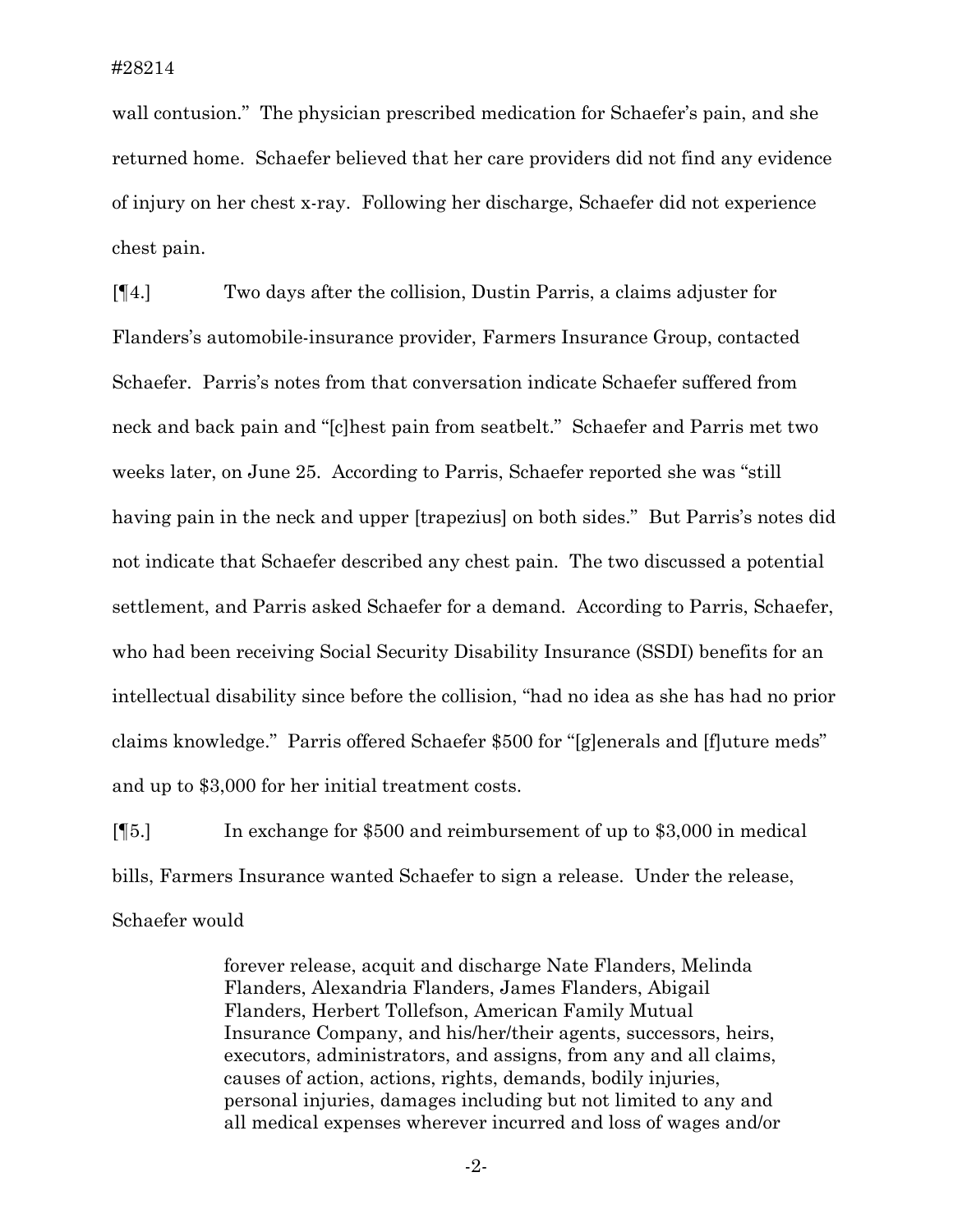income, loss of consortium, loss of any services, other costs and expenses, and any other compensation of any kind, which the undersigned has incurred on account of or which are in any way related to an accident that occurred on or about June 9, 2013, at or near Souix [sic] Falls, SD.

Without consulting an attorney (or anyone else), Schaefer agreed to sign the release. At the time Schaefer signed the release, she had already received bills from Avera totaling more than \$5,000. After learning the amount of Schaefer's existing medical expenses, Farmers Insurance increased the allowance from \$3,000 to \$8,000. Parris called Schaefer on June 28 to discuss signing a new release, and the two agreed to meet on July 1.

[¶6.] After signing the second release, Schaefer sought chiropractic treatment for her neck pain from Dr. Wade T. Scheurenbrand at Sioux Spine & Sport in Sioux Falls. On July 10, during her second treatment, Dr. Scheurenbrand performed a chest compression on Schaefer, who experienced a sharp, severe pain in her right shoulder and neck. Schaefer's pain did not subside, and on July 18, she returned to the emergency room by ambulance. Schaefer told emergency-room staff that the pain radiated up to her neck and down her arm into the chest wall. She rated her pain as 10 out of 10. Schaefer's treating physician ordered a CT scan of her neck and chest, which revealed a nondisplaced sternal fracture and body fracture with hematoma. Schaefer was admitted to the hospital, where she developed a staph infection and abscess. As a result, she spent a month in the hospital, and her medical bills totaled over \$400,000.

[¶7.] Schaefer filed an action on January 19, 2015, against Sioux Spine & Sport alleging professional negligence. After conducting some initial discovery, Schaefer amended her complaint, adding a negligence claim against Flanders.

-3-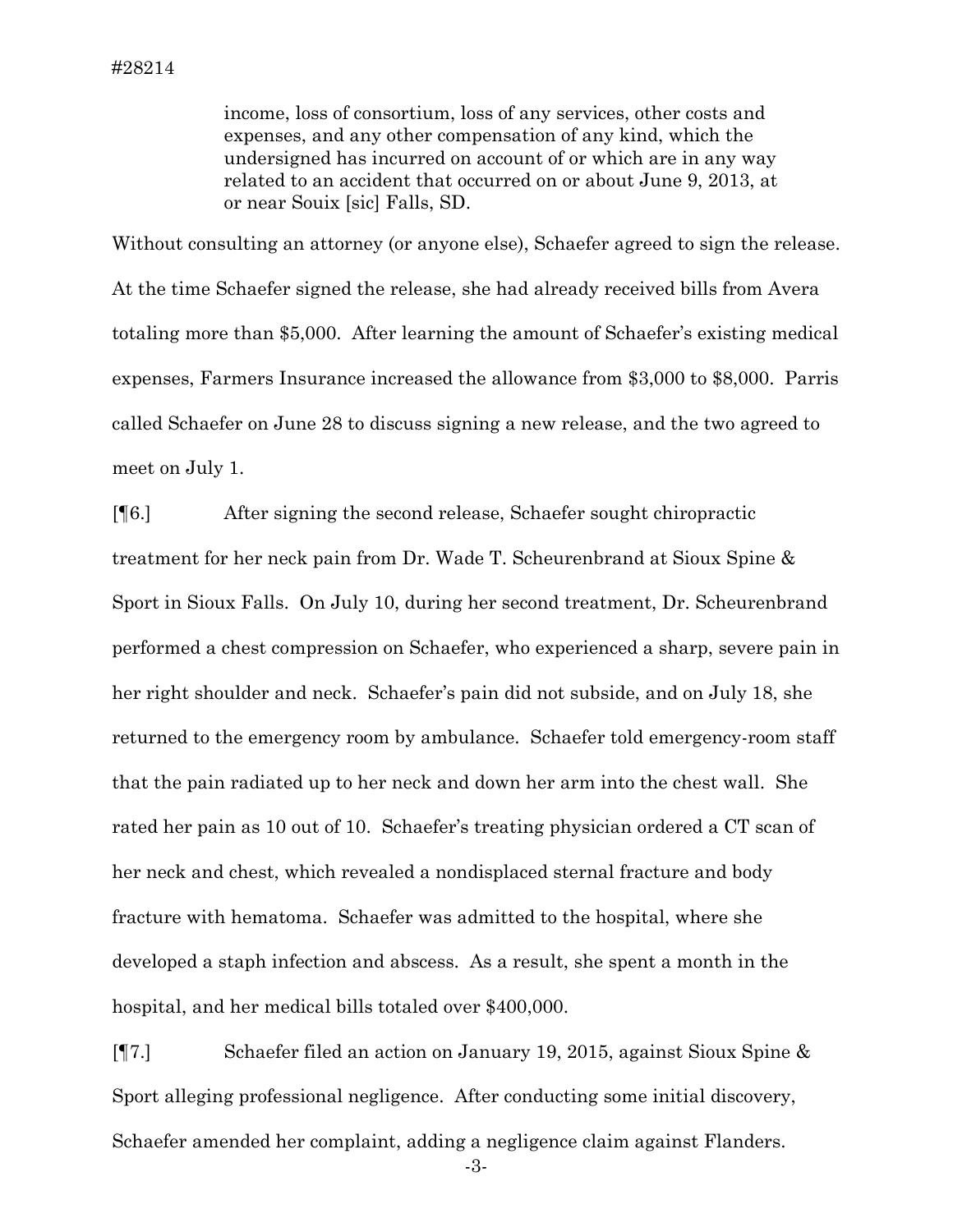#28214

 $\overline{a}$ 

Flanders filed a cross-claim against Sioux Spine & Sport. He also filed a third-party complaint alleging negligence against Tollefson. On December 12, 2016, Flanders filed a motion for summary judgment on Schaefer's negligence claim against him. Tollefson joined Flanders's motion for summary judgment. And on January 19, 2017, Flanders filed a motion to strike Schaefer's SSDI documentation from the record, arguing that it lacked foundation and that it was hearsay. Schaefer responded with a motion to supplement the record, intending to obtain and submit affidavits from the Social Security Administration. The court did not rule on the motions relating to Schaefer's SSDI documentation, but after a hearing on January 23, 2017, the court issued a memorandum opinion granting Flanders's motion for summary judgment.

[¶8.] On April 6, 2017, Schaefer requested permission to file an intermediate appeal under SDCL 15-26A-3(6), which this Court granted on May 12, 2017.[1](#page-5-0) On appeal, Schaefer raises the following issue: Whether the circuit court erred by granting summary judgment on Schaefer's negligence claim against Flanders.[2](#page-5-1)

<span id="page-5-0"></span><sup>1.</sup> Schaefer's negligence claim against Sioux Spine & Sport was not part of the motion for summary judgment.

<span id="page-5-1"></span><sup>2.</sup> Schaefer also argues on appeal that the circuit court erred by not ruling on her motion to supplement the record prior to ruling on the motion for summary judgment. Because we hold the court erred by granting summary judgment, we do not reach this issue.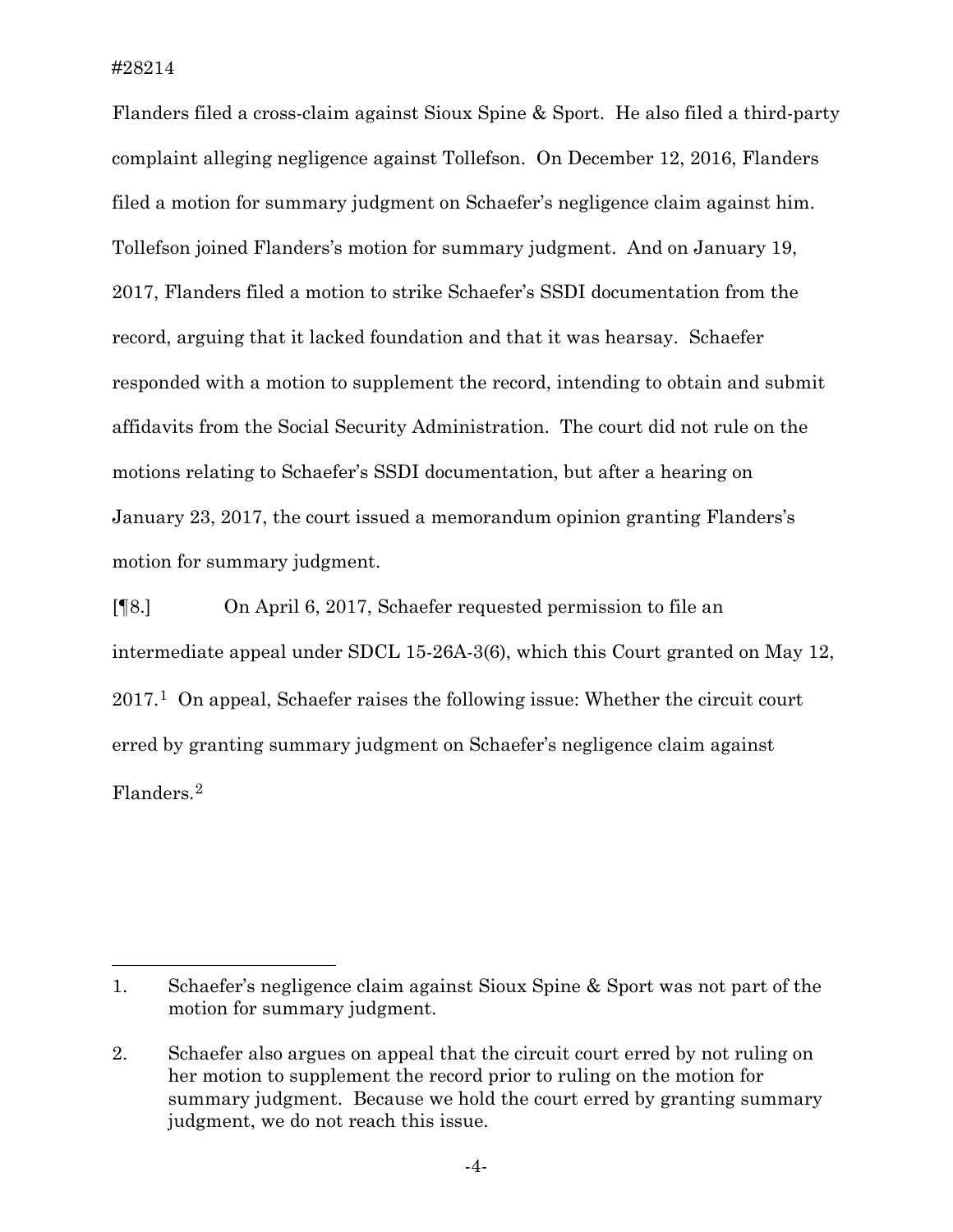### **Standard of Review**

[¶9.] "The judge's function at the summary judgment stage . . . is not to weigh the evidence and determine the matters' truth." *Hamilton v. Sommers*, 2014 S.D. 76, ¶ 42, 855 N.W.2d 855, 868. Instead, summary judgment is appropriate "if the pleadings, depositions, answers to interrogatories, and admissions on file, together with the affidavits, if any, show that there is no genuine issue as to any material fact and that the moving party is entitled to a judgment as a matter of law." SDCL 15-6-56(c). The party opposing summary judgment need only "substantiate [her] allegations with sufficient probative evidence that would permit a finding in [her] favor on more than mere speculation, conjecture, or fantasy." *Peters v. Great W. Bank, Inc.*, 2015 S.D. 4, ¶ 13, 859 N.W.2d 618, 624 (quoting *Estate of Elliott ex rel. Elliott v. A & B Welding Supply Co.*, 1999 S.D. 57, ¶ 16, 594 N.W.2d 707, 710). "We view the evidence 'most favorably to the nonmoving party and resolve reasonable doubts against the moving party.'" *Gades v. Meyer Modernizing Co.*, 2015 S.D. 42, ¶ 7, 865 N.W.2d 155, 158 (quoting *Peters*, 2015 S.D. 4, ¶ 5, 859 N.W.2d at 621). However, "[a] release is a contract," and "[c]ontract interpretation is a legal question we review de novo." *Gores v. Miller*, 2016 S.D. 9, ¶ 8, 875 N.W.2d 34, 36-37.

#### **Analysis and Decision**

[¶10.] Schaefer argues summary judgment was inappropriate under several theories. First, she contends the release is rescindable under SDCL 53-11-2(1) because Parris unfairly persuaded her to sign it. Second, she contends the release is rescindable under SDCL 53-11-2(1) because she gave her consent by mistake.

-5-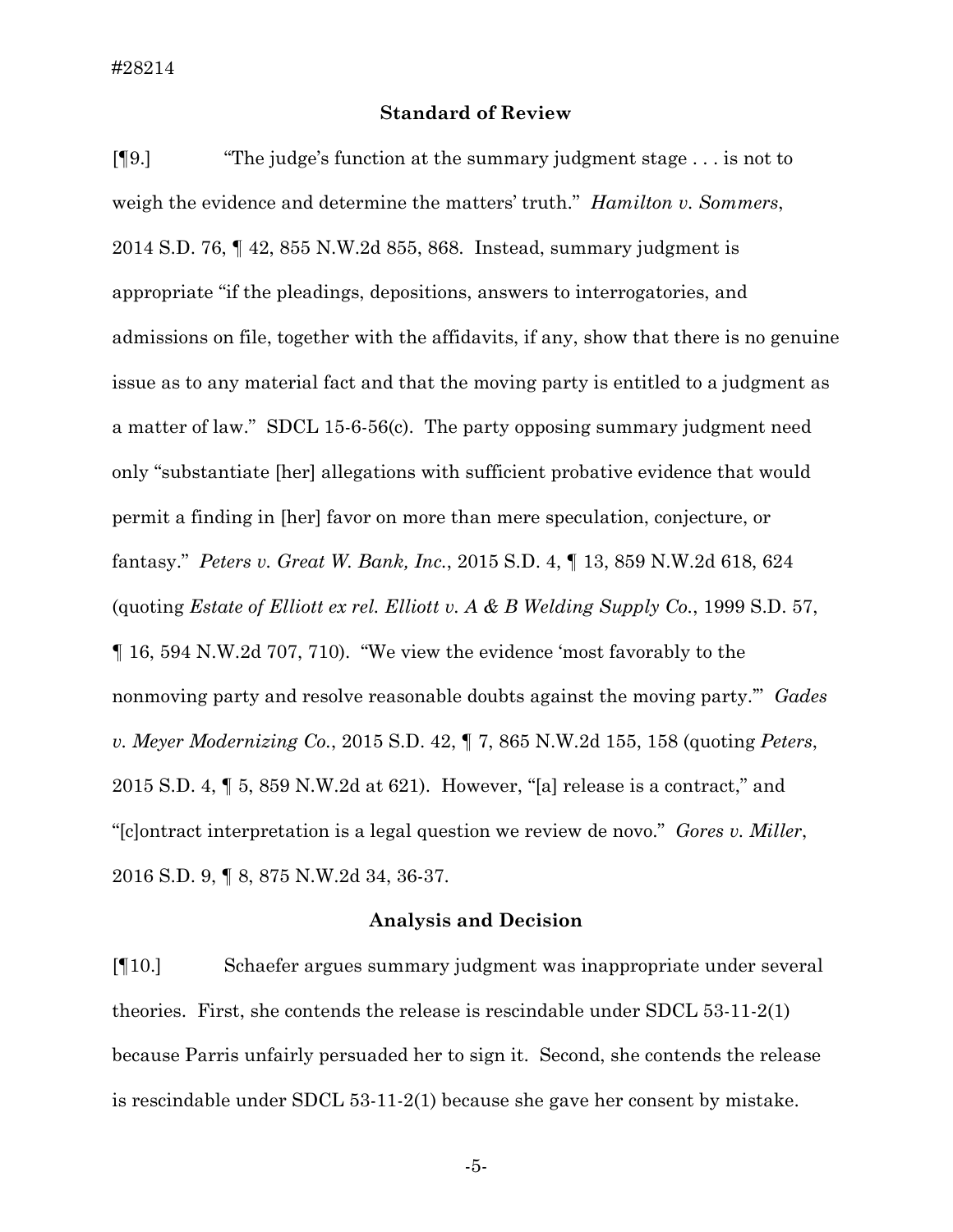$\overline{a}$ 

Third, she contends the release is a general release under SDCL 20-7-11. According to Schaefer, her sternal fracture was not a known injury at the time she signed the release; therefore, she concludes that even if the release is not rescindable, it does not apply to her sternal fracture. Because the circuit court granted summary judgment based solely on application of the release, summary judgment is precluded if there are genuine issues of material fact as to any one of these arguments. If the requirements of SDCL 53-11-2(1) are met, then the release is void. If the requirements of SDCL 20-7-11 are met, then the release simply does not apply.

[¶11.] Schaefer first contends that Parris unfairly persuaded her to consent to the release and that the release is therefore rescindable. Under SDCL 53-11-2(1), "[a] party to a contract may rescind the same . . . [i]f consent of the party rescinding . . . was . . . obtained through . . . undue influence[.]" Among other instances, "[u]ndue influence consists . . . [i]n taking an unfair advantage of another's weakness of mind[.]" SDCL 53-4-7(2).

> Influence, to be undue, must be of such character as to destroy the free agency of the [consenting party] and substitute the will of another person for [her] own. Its essential elements are (1) a person susceptible to such influence, (2) opportunity to exert such influence and effect the wrongful purpose, (3) a disposition to do so for an improper purpose, and (4) a result clearly showing the effect of such influence.

*In re Estate of Metz*, 78 S.D. 212, 214-15, 100 N.W.2d 393, 394 (1960) (citation omitted);[3](#page-7-0) *see also Neugebauer v. Neugebauer*, 2011 S.D. 64, ¶ 15, 804 N.W.2d 450,

<span id="page-7-0"></span><sup>3.</sup> The parties' arguments invite a question regarding the application of these elements in the present case: Does an undue-influence claim under SDCL 53- (continued . . . )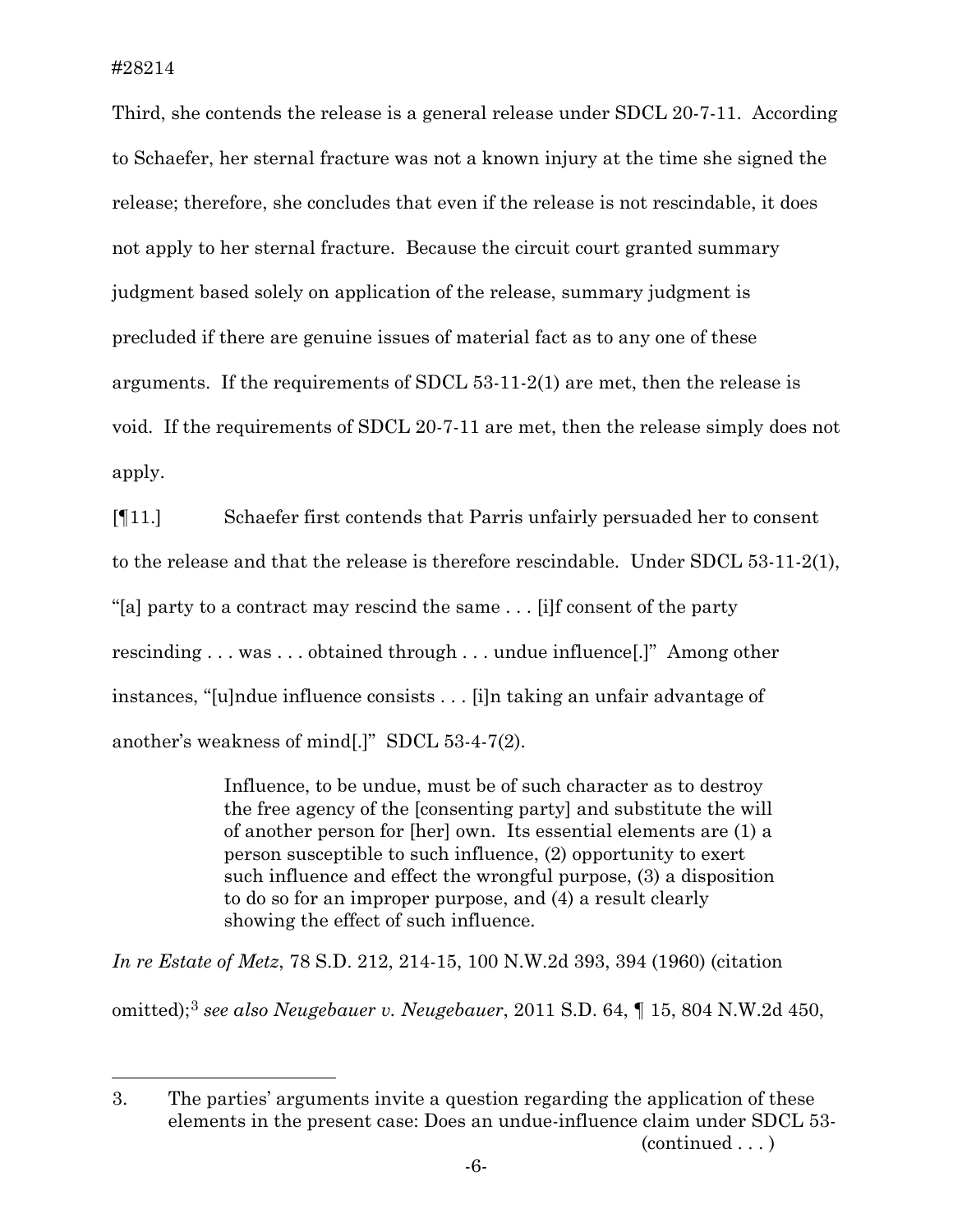454; Restatement (Second) of Contracts § 177 & cmt. a (Am. Law Inst. 1981) ("Undue influence is unfair persuasion of a party who is under the domination of the person exercising the persuasion . . . ."). Because Schaefer has the burden of proving these elements, she must raise a genuine issue of material fact as to each in order to survive summary judgment.

[¶12.] Schaefer must first raise a genuine issue of material fact as to whether she was susceptible to undue influence. *Estate of Metz*, 78 S.D. at 215, 100 N.W.2d at 394*.* "Susceptibility to influence does not mean mental or testamentary incapacity. In fact, the application of undue influence presupposes mental competency." *Id.* at 221, 100 N.W.2d at 398. Even so, "physical and mental weakness is always material upon the question of undue influence." *Neugebauer*, 2011 S.D. 64, ¶ 17, 804 N.W.2d at 454 (quoting *Estate of Metz*, 78 S.D. at 221, 100 N.W.2d at 398). "[T]his Court has not required medical evidence to prove susceptibility to undue influence." *Id.*

[¶13.] In this case, Schaefer asserted to the circuit court that she has an intellectual disability. In order to qualify for SSDI benefits, Schaefer underwent memory and IQ testing. Schaefer provided the court with the written opinion of Dr. Doug Soule. In his report, Dr. Soule indicated that Schaefer's memory scores were "'below extremely low' range" and that she exhibited "poor judgment insight" and "impulsivity problems." Schaefer also contends that her susceptibility to influence

 $\overline{\phantom{a}}$  , where  $\overline{\phantom{a}}$ 

<sup>(. . .</sup> continued)

<sup>4-7(2)</sup> require proof that the influencing party knew of the consenting party's weakness of mind? The parties each touch on this issue but do not directly engage in argument on it or cite relevant authority. Therefore, this issue is not addressed in this opinion.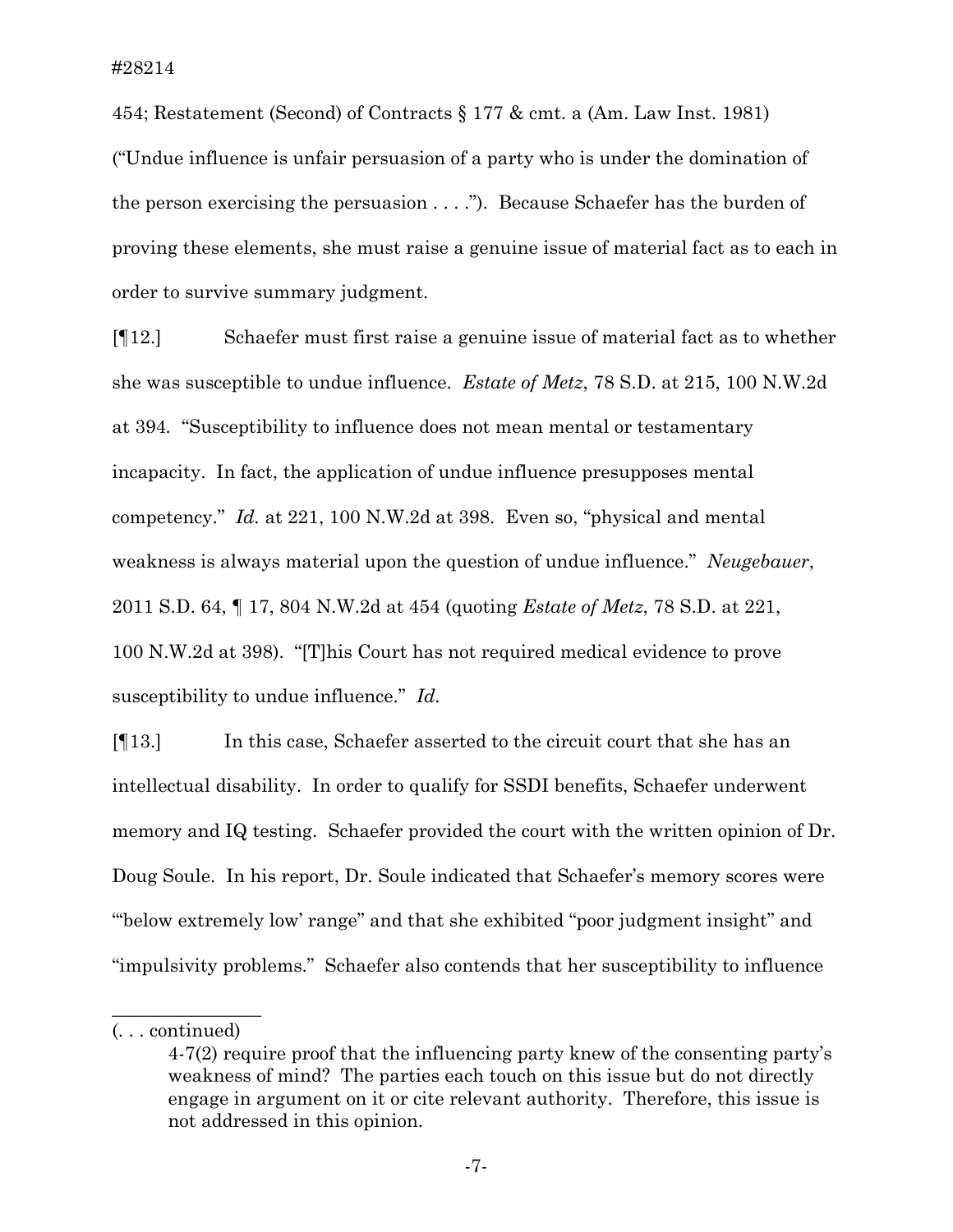is evidenced by the fact that she signed the release even though she was already in possession of medical bills that exceeded the amount of reimbursement permitted under the release. Finally, she also points to her deposition testimony, in which she denied understanding what the release meant. According to Schaefer, "they just told me to sign [the release] and I signed." Viewed in a light most favorable to Schaefer, these assertions raise a genuine issue of material fact as to whether she was susceptible to undue influence.

[¶14.] There are also genuine issues of material fact as to the remaining elements of undue influence. Parris and Schaefer met and spoke several times. Parris first contacted Schaefer only two days after the collision. Despite Schaefer telling Parris that she had no experience with the claims process, he immediately asked her for a demand. Although Schaefer informed Parris that she had a bill from Avera and that she had forwarded it to his company, he offered a settlement amount before ever viewing that bill, which was considerably greater than the settlement amount offered. Viewed in a light most favorable to Schaefer, these assertions raise genuine issues of material fact as to whether Parris had an opportunity and the disposition to unduly influence Schaefer. And the result of such influence is clear: Schaefer signed every release presented to her by Parris. Therefore, there are genuine issues of material fact regarding Schaefer's undueinfluence theory, and the circuit court erred by granting summary judgment.

[¶15.] Schaefer's remaining theories are interrelated. Under SDCL 53-11- 2(1), "[a] party to a contract may rescind the same  $\ldots$  [i]f consent of the party rescinding . . . was given by mistake[.]" A mistake of fact is defined in part as "a

-8-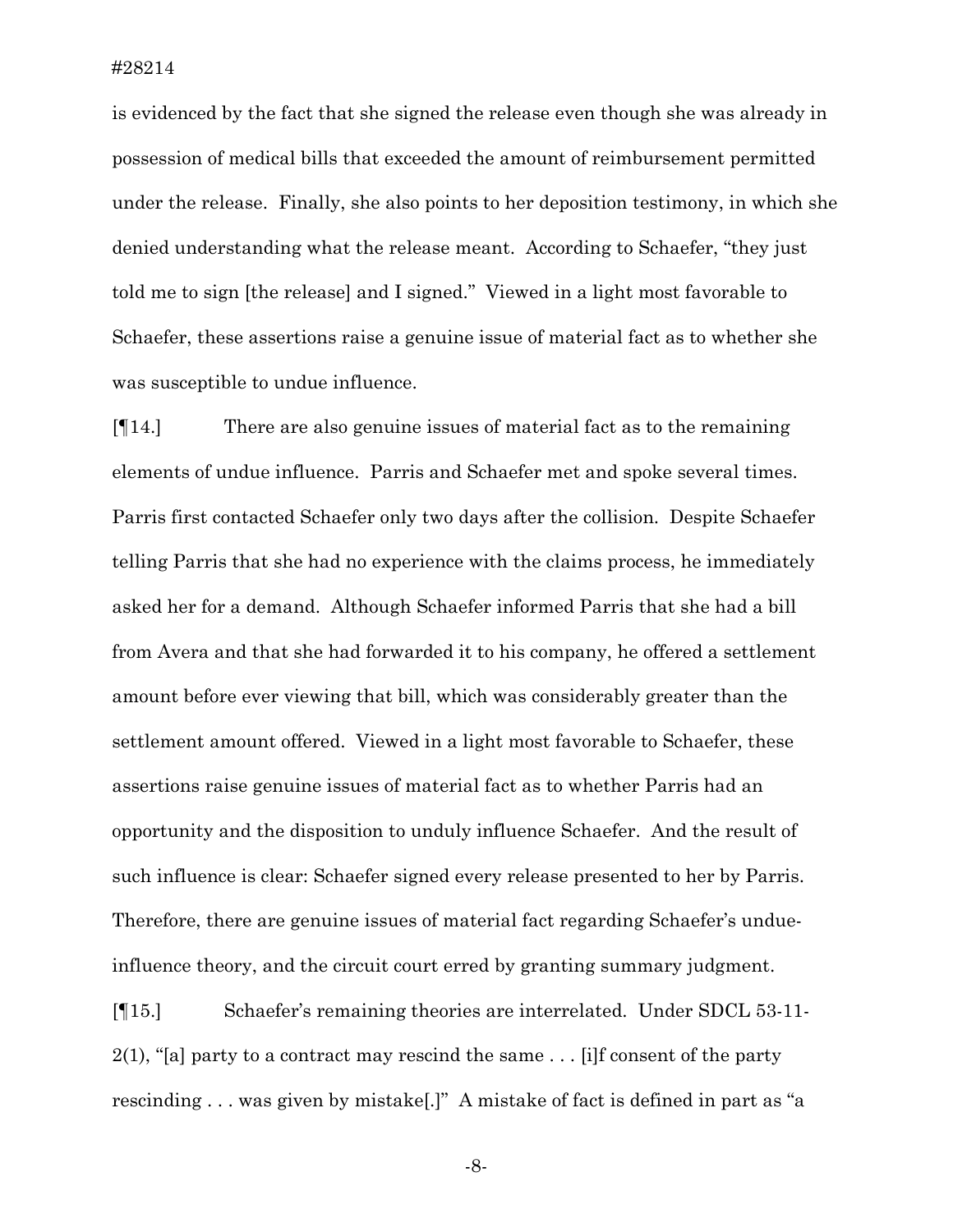mistake not caused by the neglect of a legal duty on the part of the person making the mistake and consisting in . . . [a]n unconscious ignorance or forgetfulness of a fact, past or present, material to the contract[.]" SDCL 53-4-9(1). And under SDCL 20-7-11, "[a] general release does not extend to claims which the creditor does not know or suspect to exist in his favor at the time of executing the release, which if known by him must have materially affected his settlement with the debtor." Although SDCL 53-11-2(1) and SDCL 20-7-11 operate in different ways (the former actually voids the release whereas the latter only limits its application), these two statutes can have the same effect: preventing the application of a release to a particular claim. Thus, this Court regularly invokes SDCL 20-7-11 in deciding rescission-of-release cases under SDCL 53-11-2(1). *See, e.g.*, *Boman v. Johnson*, 83 S.D. 265, 267-68, 158 N.W.2d 528, 530 (1968). In essence, an unknown claim within the meaning of SDCL 20-7-11 can be a mistake of fact under SDCL 53-4-9. *See Parkhurst v. Burkel*, 1996 S.D. 19, ¶¶ 12-19, 544 N.W.2d 210, 212-14 (applying SDCL 20-7-11 to rescission analysis); *Boman*, 83 S.D. at 267-68, 158 N.W.2d at 530.

[¶16.] The primary question under Schaefer's second and third theories, then, is whether her sternal fracture was a known injury at the time she signed the release. An unknown injury is different than an unexpected consequence of a known injury. *Parkhurst*, 1996 S.D. 19, ¶ 15, 544 N.W.2d at 213. Similarly, "[a] misdiagnosed injury does not equate with 'unknown injury' as contemplated by SDCL 20-7-11[.]" *Id.* ¶ 19, 544 N.W.2d at 214. The question is whether Schaefer's "injuries were any different when she filed this action than when she executed the release." *Id.*

-9-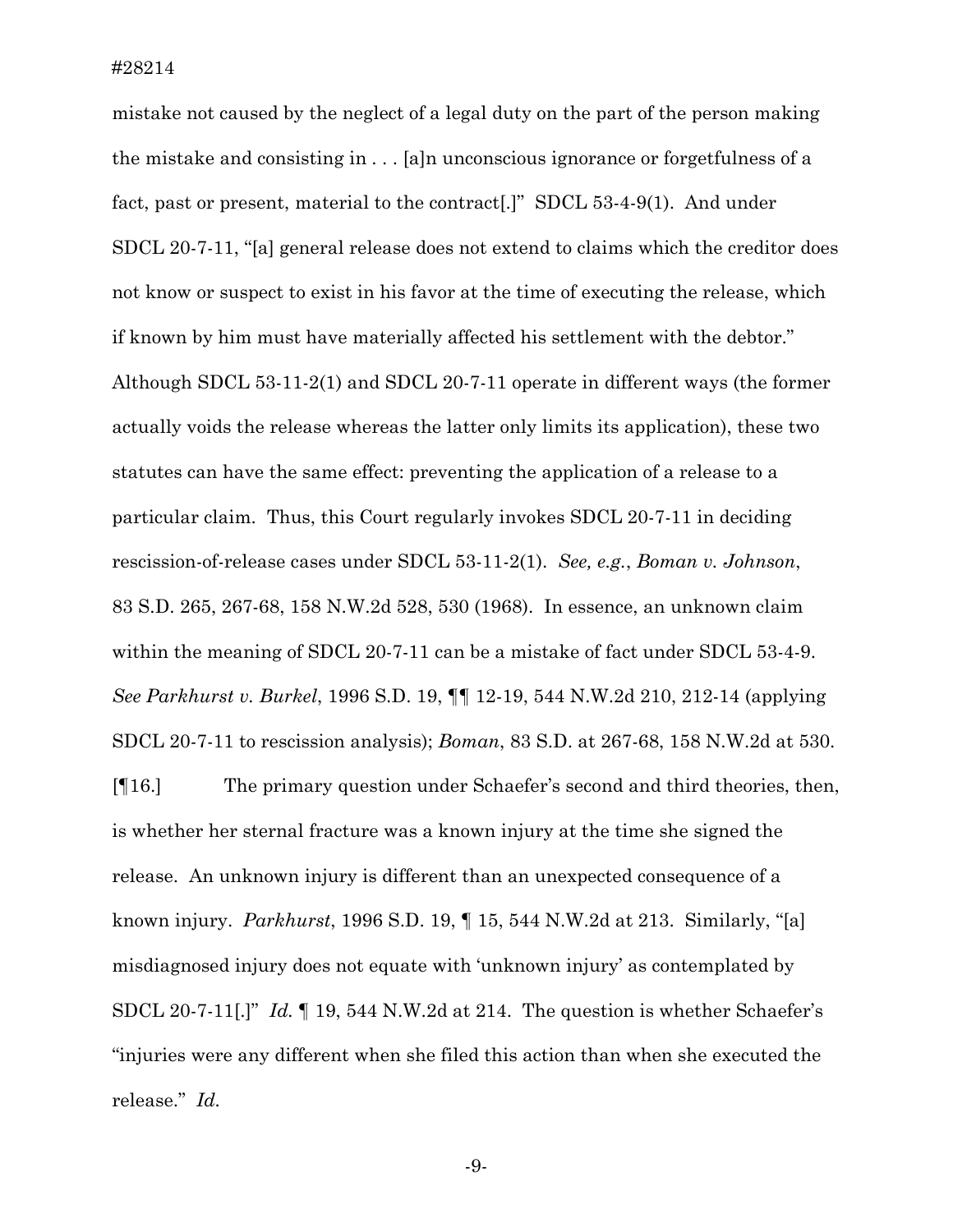[¶17.] A review of "the pleadings, depositions, answers to interrogatories, and admissions on file, together with the affidavits," SDCL 15-6-56(c), indicates there is a genuine issue of material fact as to whether Schaefer's sternal fracture was a known injury at the time she signed the release. In her statement of disputed material facts, Schaefer alleged the following:

> 1. Kathy's condition was asymptomatic after the date of the accident until the date of the release.

3. Kathy's chest injury was unknown and not contemplated by the release.

4. Both Kathy and Parris on behalf of Farmers Insurance made the agreement in the release based upon the mistake of fact that Kathy's chest was not injured in this collision other than some bruising from her seatbelt.

. . . .

. . . .

6. Kathy did not have any symptoms of a fracture in her chest and after the initial collision did not continue to experience pain in her chest.

These assertions are supported by Schaefer's and Parris's deposition testimony. Schaefer stated that other than the pain in her neck and minor pain where her seatbelt restrained her, she did not experience any other pain after the accident. Parris testified that although Schaefer reported some chest pain two days after the accident, she was no longer complaining of any chest pain two weeks later at their June 25 meeting. And as noted above, the tests conducted on Schaefer during her initial visit to the emergency room, including an x-ray of her chest, did not indicate a sternal fracture.

[¶18.] Even so, Flanders and Tollefson contend this case is analogous to *Parkhurst v. Burkel*, 1996 S.D. 19, 544 N.W.2d 210. In that case, Parkhurst settled

-10-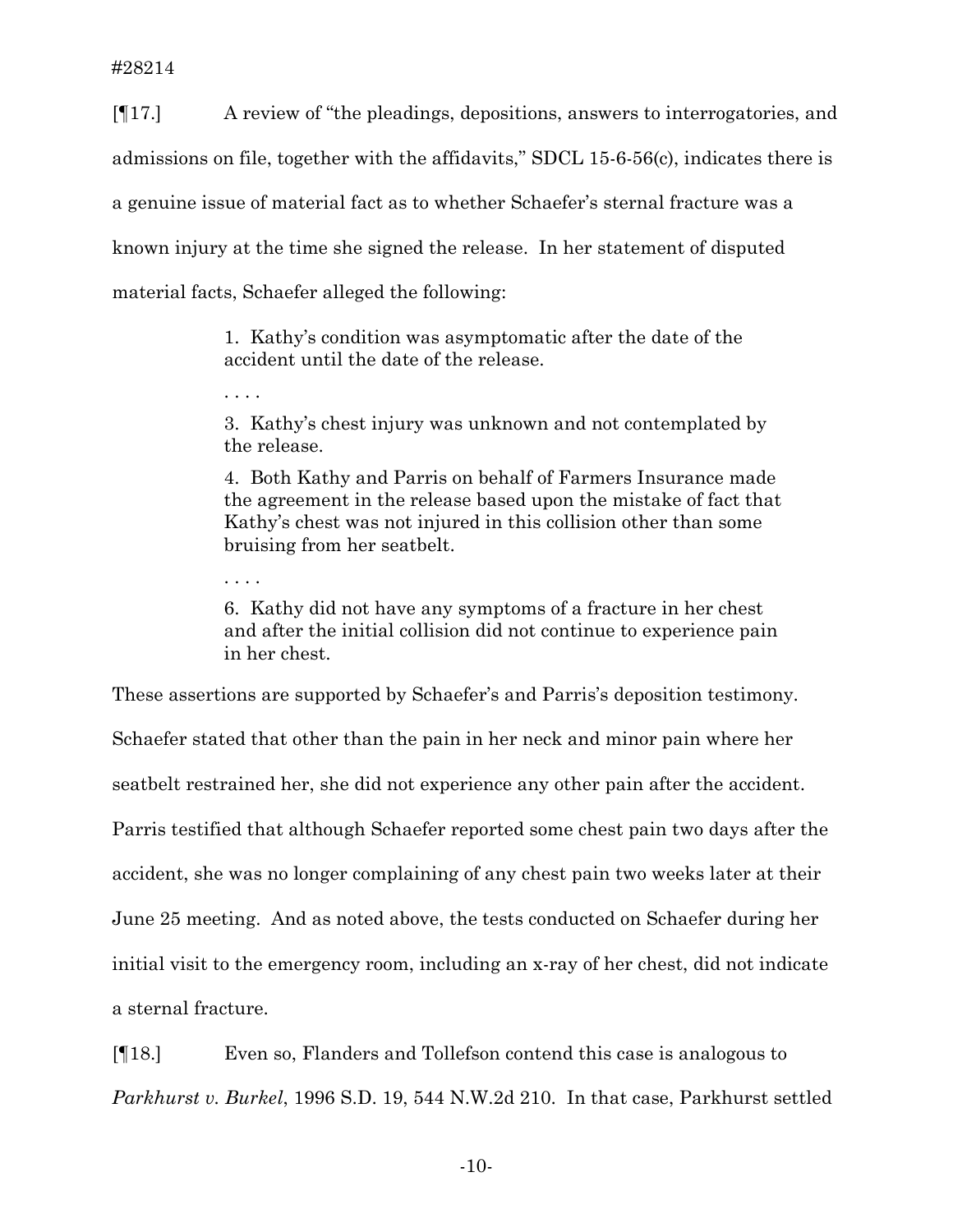with Burkel and released him from all claims arising from an automobile accident in which Burkel's vehicle struck Parkhurst's. *Id.* ¶ 2, 544 N.W.2d at 211. Following the accident, Parkhurst developed severe pain in her right hip, which she "described . . . to no less than six different medical providers, attributing the commencement of the symptoms to a time prior to her executing the release." *Id.* ¶ 17, 544 N.W.2d at 214. Although Parkhurst claimed that "her physicians had assured her [the pain] was related to her pregnancy[,]" she was diagnosed with a chip fracture in her right hip several months after signing the release. *Id.* ¶¶ 3, 11, 544 N.W.2d at 211-12. Parkhurst brought an action against Burkel, who was granted summary judgment. This Court affirmed because although Parkhurst's injury was misdiagnosed, it "was certainly discovered by [Parkhurst] prior to [her signing the] release." *Id.* ¶ 17, 544 N.W.2d at 214.

[¶19.] Flanders and Tollefson's reliance on *Parkhurst* is misplaced. In that case, Parkhurst's own testimony established that she discovered her injury prior to signing the settlement agreement. *Id.* ¶ 19, 544 N.W.2d at 214. Thus, there was no factual dispute as to whether the injury at issue was known to the plaintiff at the time of settlement. The injury at issue in the present case is Schaefer's sternal fracture. In contrast to *Parkhurst*, Schaefer never testified that she experienced pain in her sternum prior to signing the release at issue in this case. Although Schaefer initially reported having some "chest pain," this is a general term used by lay persons to indicate anything from a sternal fracture to a bruised rib or the onset of a heart attack. Moreover, during her initial visit to the emergency room, Schaefer specifically denied having pain in her sternum. So in contrast to

-11-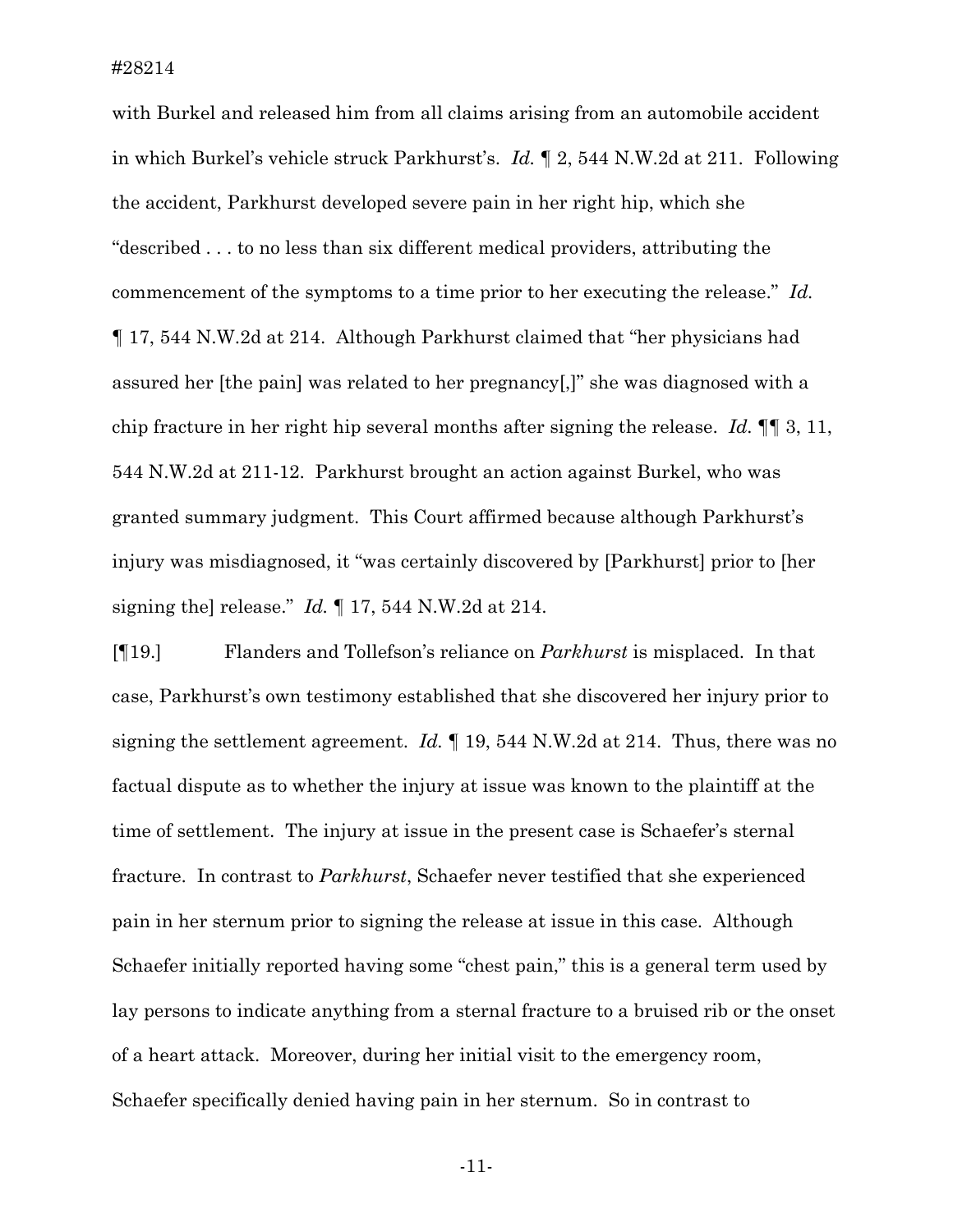*Parkhurst*, the present case presents a genuine issue of material fact as to whether Schaefer knew of her sternum injury prior to signing the release.

[¶20.] The foregoing is sufficient to "permit a finding in [Schaefer's] favor on more than mere speculation, conjecture, or fantasy[,]" *Peters*, 2015 S.D. 4, ¶ 13, 859 N.W.2d at 624 (quoting *Estate of Elliott*, 1999 S.D. 57, ¶ 16, 594 N.W.2d at 710), as to whether her sternal fracture was a known injury at the time she signed the release. However, this does not end the analysis. "[A] mistake alone does not automatically warrant rescission of the contract." *Knudsen v. Jensen*, 521 N.W.2d 415, 418 (S.D. 1994).

> A mistake as to a matter of fact . . . must be material, and the fact must be such that it animated and controlled the conduct of the party. It must go to the essence of the object in view, and not be merely incidental. The court must be satisfied, that but for the mistake the complainant would not have assumed the obligation from which he seeks to be relieved.

*Beatty v. Depue*, 78 S.D. 395, 403-04, 103 N.W.2d 187, 191-92 (1960) (quoting *Grymes v. Sanders*, 93 U.S. 55, 60, 23 L. Ed. 798 (1876)); *accord* SDCL 20-7-11 (restricting application of general release when an unknown claim would have materially affected the settlement if it had instead been known). The question, then, is whether Schaefer would have signed the release had she known that her sternum had been fractured in the accident. Flanders's statement of undisputed facts does not address this question. Considering the extent of Schaefer's costs and suffering and the relatively small amount she received in settlement, there is at least a reasonable doubt as to whether she would have settled had she known about the sternal fracture. On summary judgment, reasonable doubts are resolved against the moving party. *Gades*, 2015 S.D. 42, ¶ 7, 865 N.W.2d at 158. Therefore,

-12-